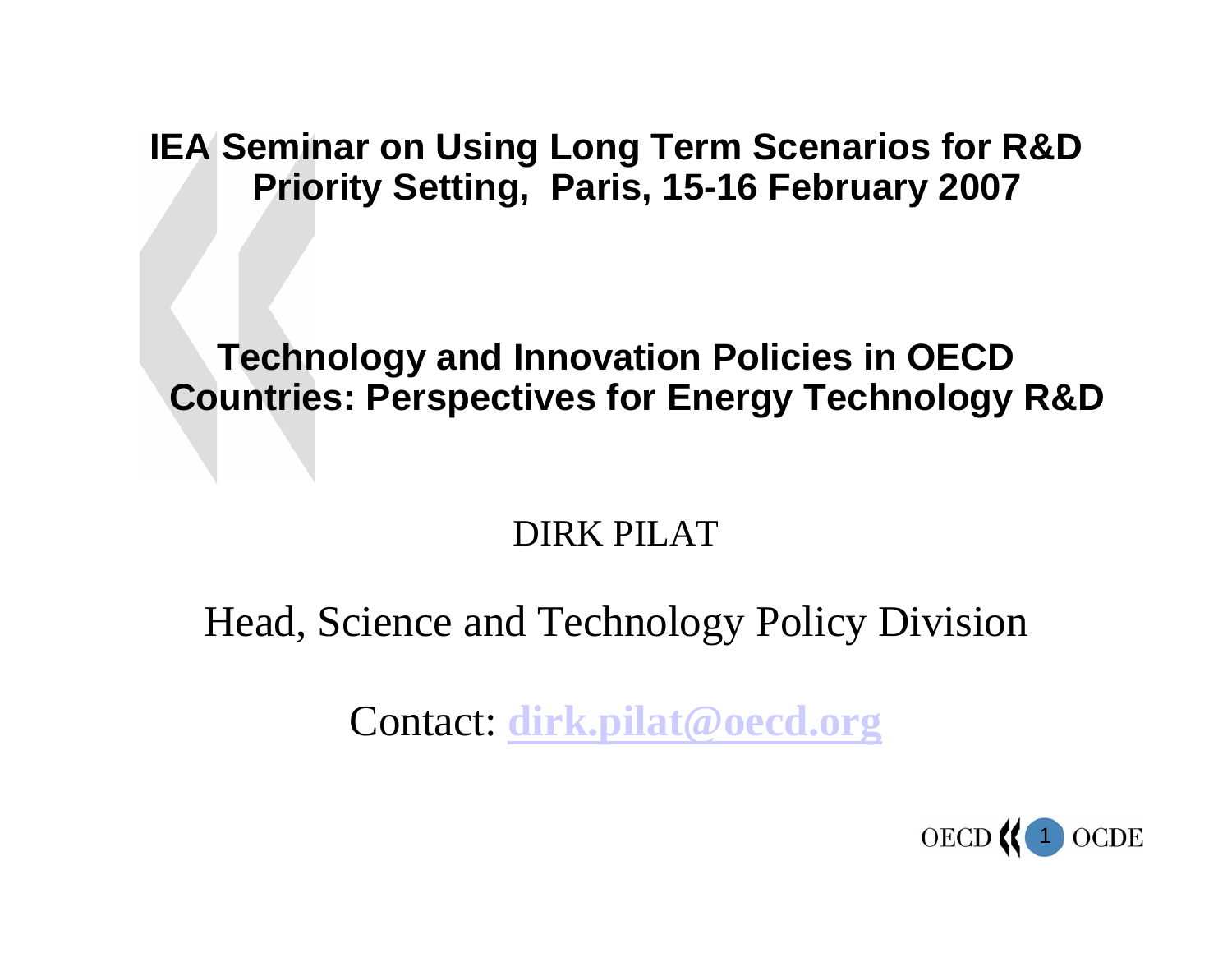## **Outline**

- Q OECD work on science and innovation
- Some trends in R&D spending
- Recent OECD work on energy innovation.
- Key trends in technology and innovation policy
- **Conclusions**

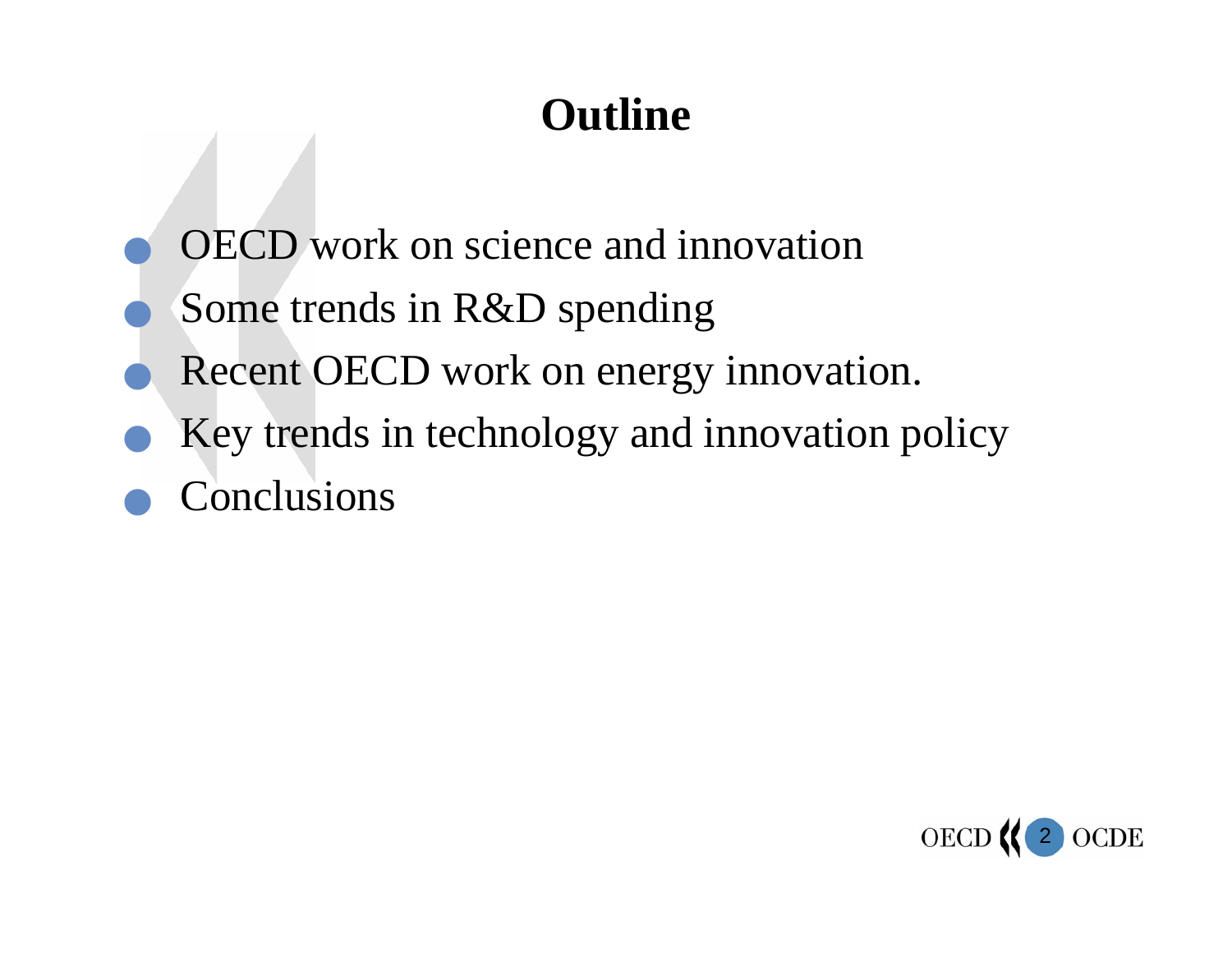## **OECD work on science and innovation**

- <sup>Q</sup> OECD work on science and innovation is carried out by the Committee for Scientific and Technological Policy.
- Covers science (research) and innovation policy.
- The output of the work includes:
	- – **Analytical reports**, *e.g.* on Public-Private Partnerships, Science-Industry Links or Innovation in Energy/Pharmaceut icals.
	- –**Policy reports**, *e.g.* country reviews of science and innovation policy.
	- –**Policy guideli nes**, *e.g.* on access to data from publicly-funded research.
	- **Statistics, indicators and benchma rking reports**, *e.g.* OECD's bi-annual Science, Technology and Industry S coreboard.
- In practice, a platform for exchange, analysis and discussion on good policy practices.

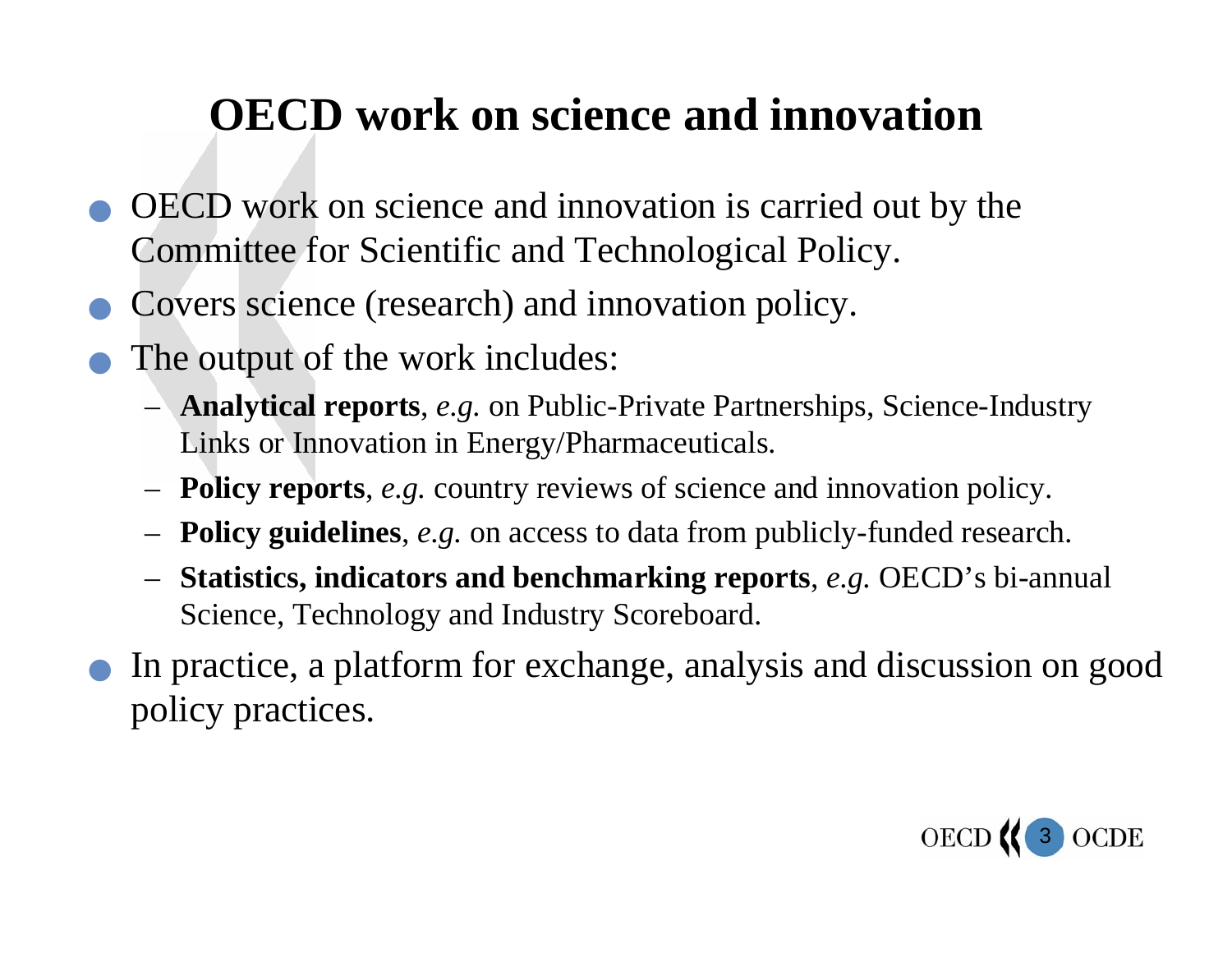## **Recent trends – Growing R&D intensity in some OECD countries (R&D as % of GDP)**



4 ) (

Source: OECD, Science, Technology and Industry Outlook 2006, December 2006.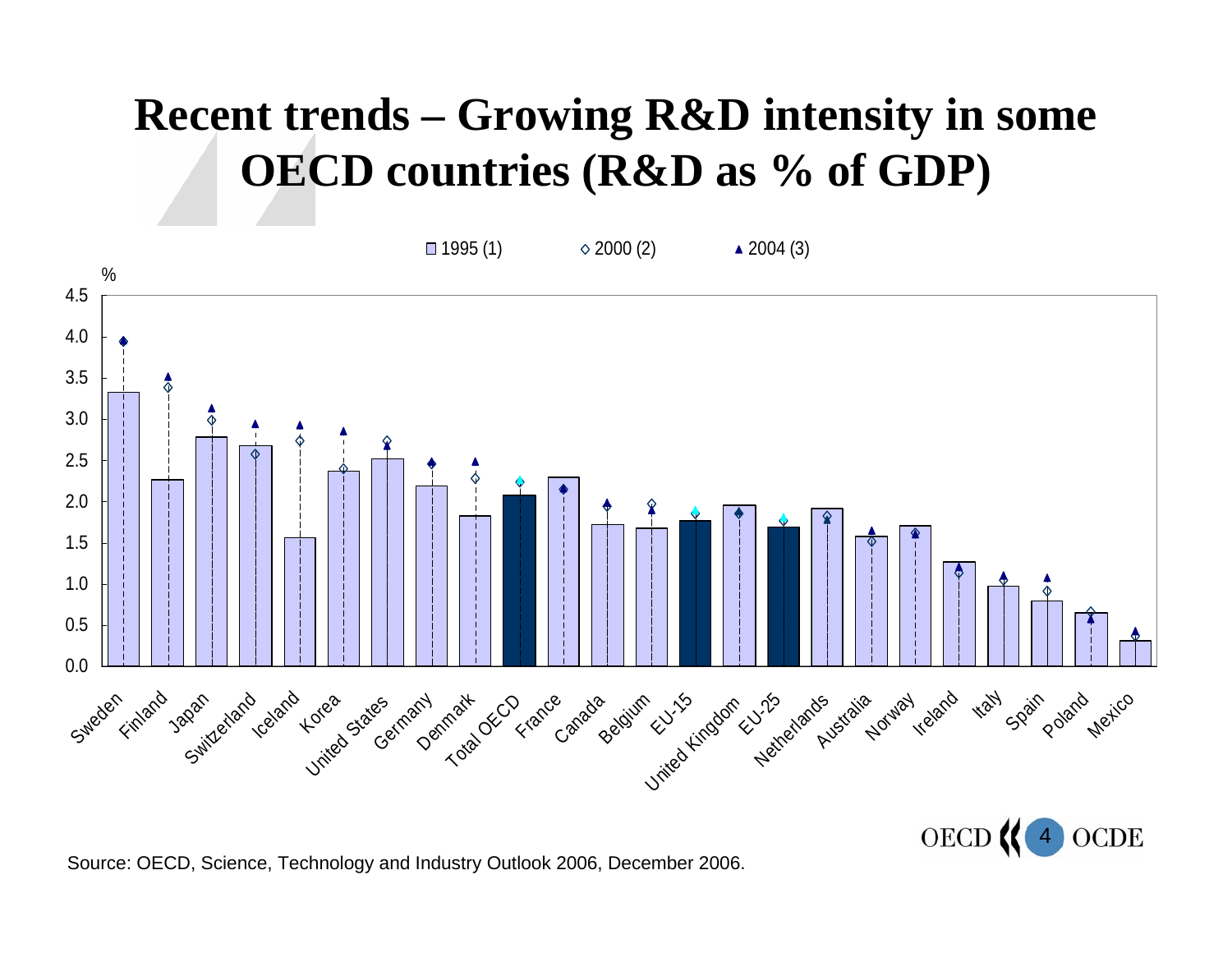## **A growing importance of some non-OECD countries in science and innovation**

- Growing importance of non-OECD countries in science and innovation.
- **Growing** competition for scarce talent –important role for international mobility.
- Some non-OECD countries are trying to leapfrog.



**R&D expenditure in 2004 (circles reflect size of spending in billion USD)**

> OECD<sup>(</sup> 5 $\mathbf$

Source: OECD, Science, Technology and Ind ustry Outlook 2 006, December 2006.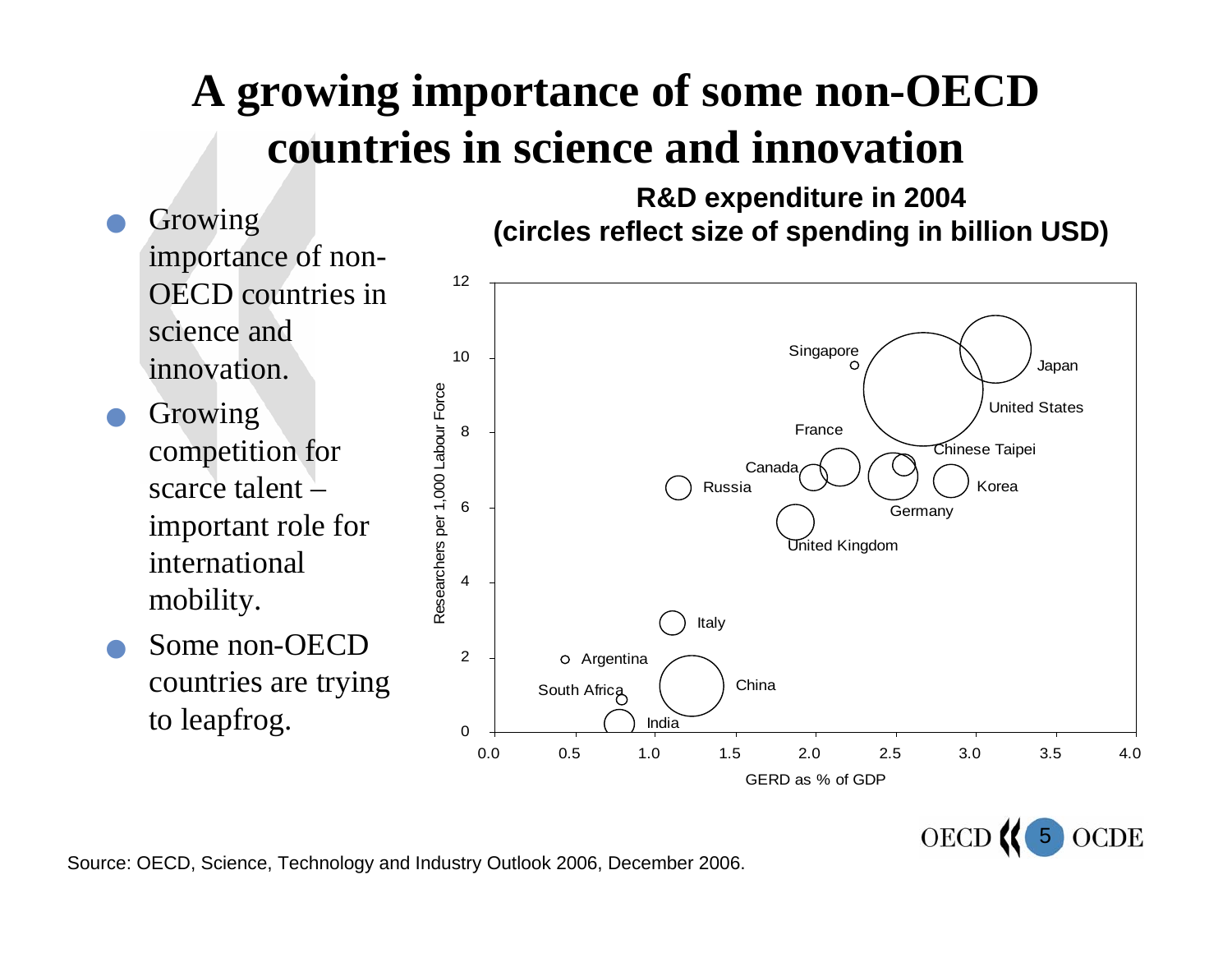# **Government-financed R&D has been relatively stable compared to GDP in most OECD countries**

**(government-financed R&D as % of GDP)**



Source: OECD, Main Science a nd Technology Indic ators, 2006-II, December 2006.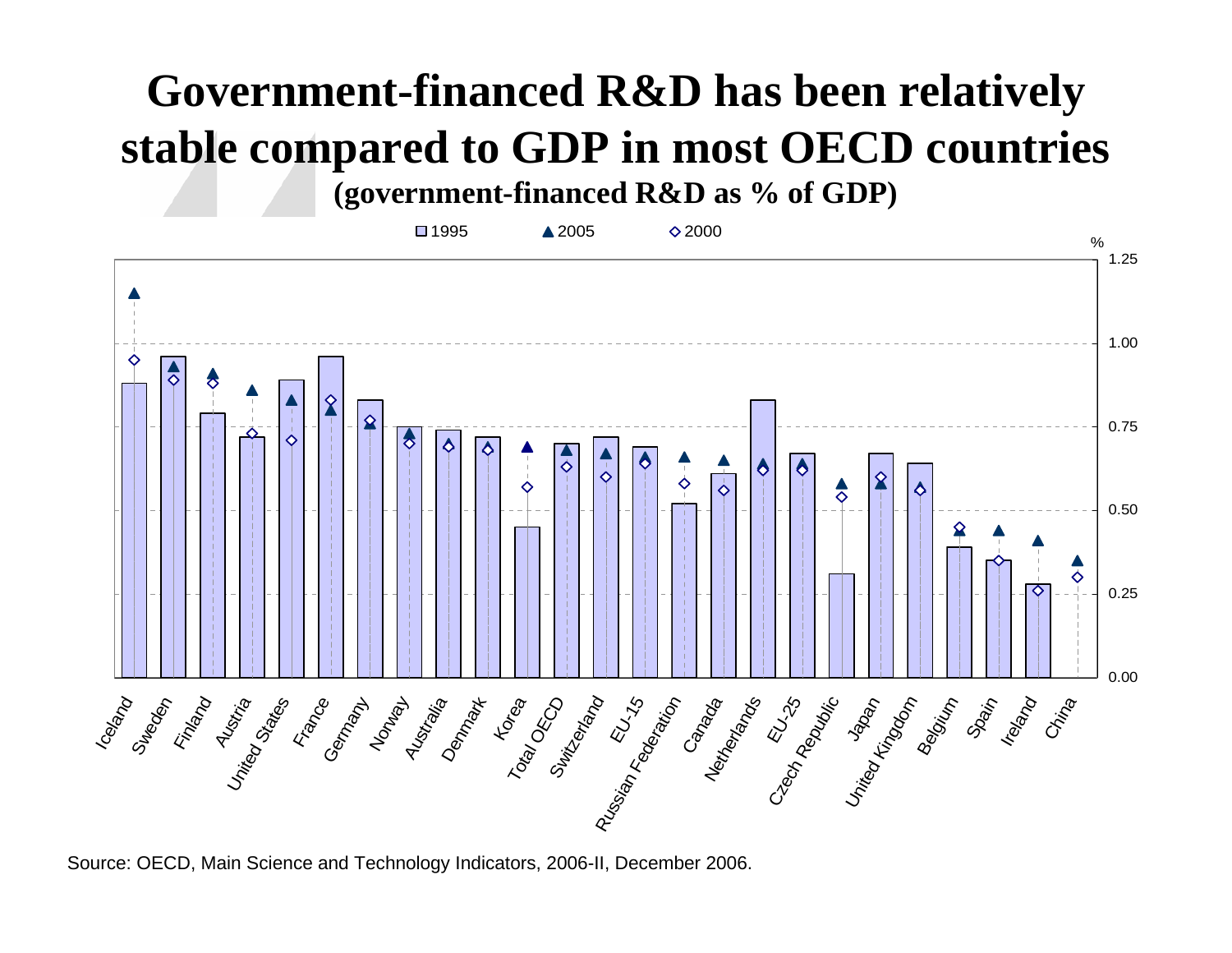## **Government budgets for R&D have grown substantially in some countries**

**(growth in government budgets for R&D, 2000-2006, current prices, in %)**



**OECD** 7 $\mathbf$ 

Source: OECD, Main Science a nd Technology Indic ators, 2006-II, December 2006.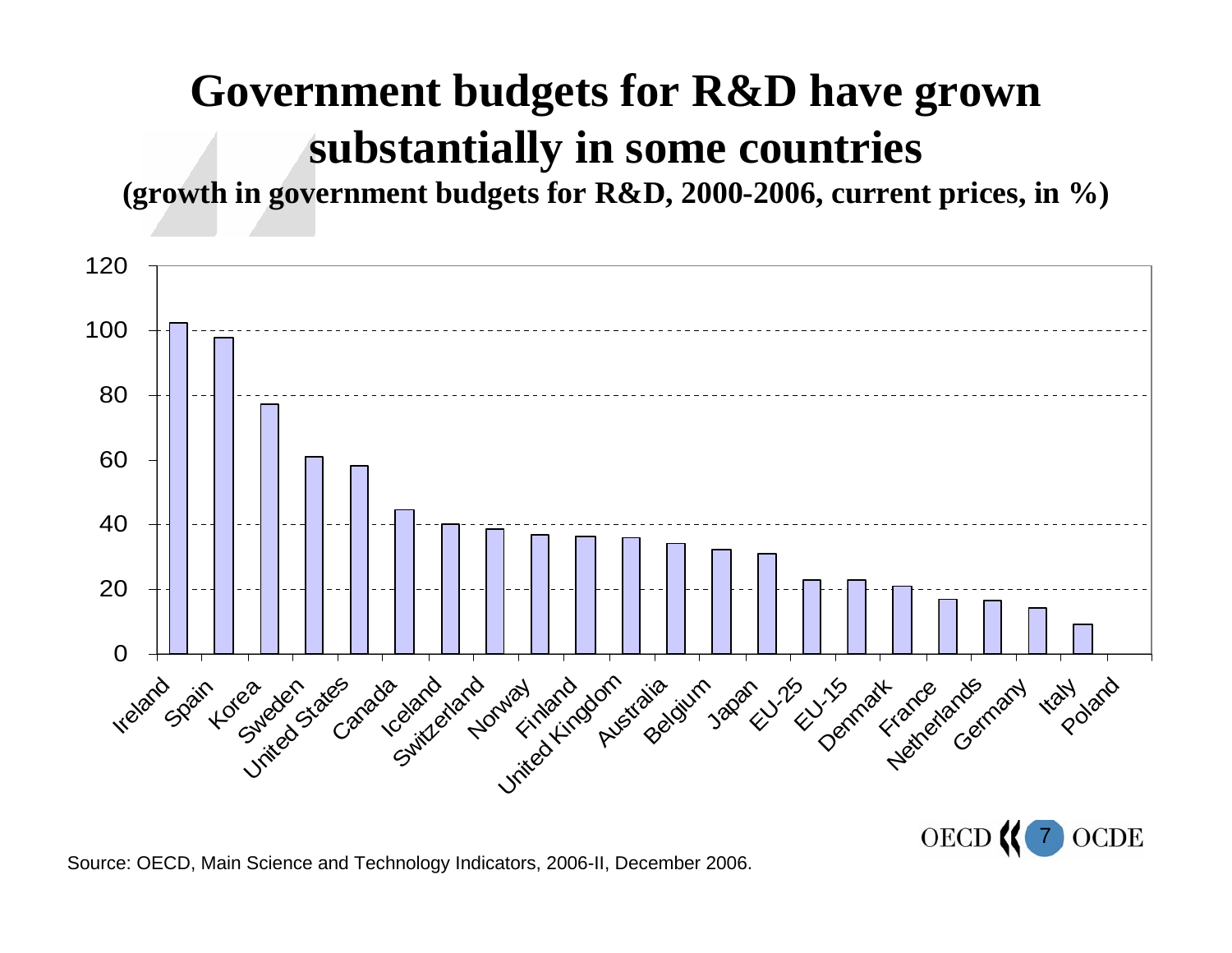## **Patent data provide insights in innovation patterns**

(patent counts at EPO)





**Fuel cells**





Source: OECD, Patent Statistics Database, based on European Patent Office, December 2006.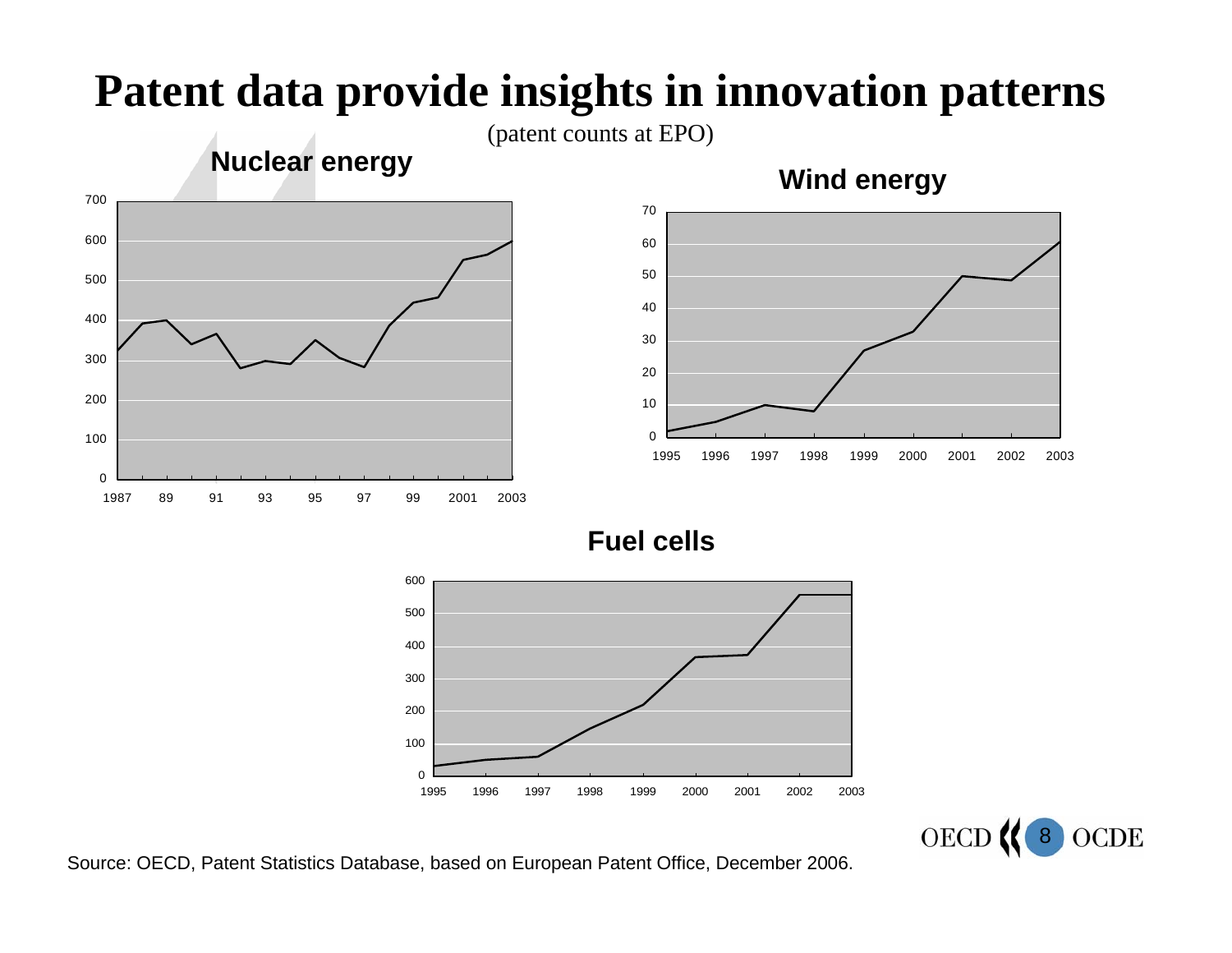## **Selected OECD work on energy innovation a) Innovation in Fuel Cells (published in 2006)**

- Key findings:
	- –Complex technology with most benefits still in the future.
	- –Particularly important focus for countries with large car industries or countries heavily dependent on imported oil.
	- –Important role for universities and government laboratories.
	- –Growing private spending as commercial applications becoming apparent.
	- –Public-private partnerships used by nearly all countries to share costs, encourage co-operation and knowledge sharing, and help identify R&D gaps and opportunities.
	- –High degree of international cooperation.
	- Focus not only on R&D, but also on market development, e.g. demonstration and deployment, through subsidies, co-financing or tax incentives. Also:
		- Focus on cooperation to develop a shared vision and reduce uncertainty.
		- Development of skilled human resources for the fuel cells industry.
		- •International codes and standards to support commercialisation.

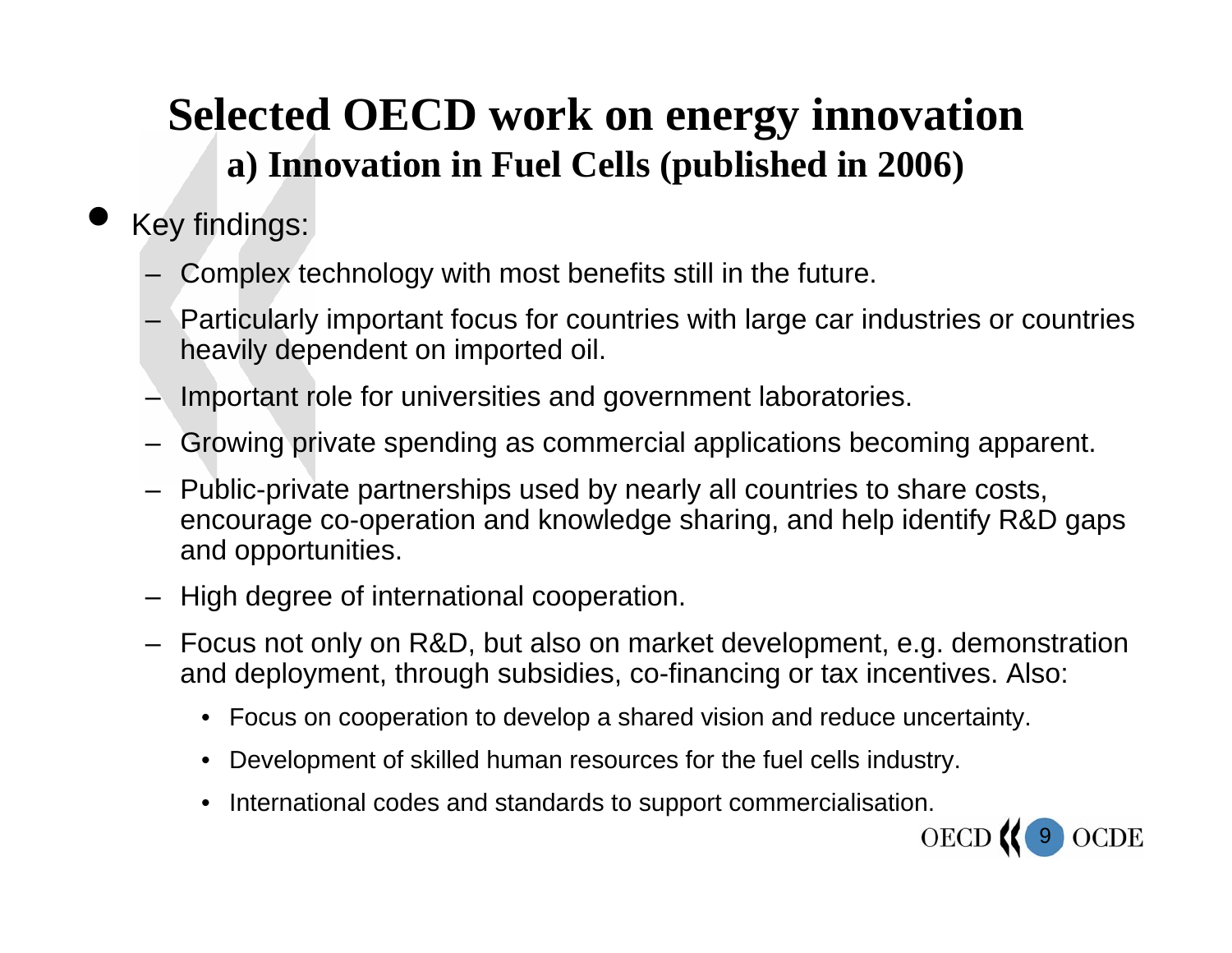### **Selected OECD work on energy innovation b) Conference on Scientific Challenges for Energy Research, May 2006 (OECD Global Science Forum)**

- Key questions for each area considered:
	- **S&T Maturity** – scientific maturity; tim escale to competitive/commercial viability
	- **S&T Challenges** – identifiable S&T challenges and bottlenecks; prospects for breakthroughs
	- **Non-S&T Challenges**  – scientific vs. o ther o bstacles
	- **Impacts** – potential impacts on the future energy mix
	- **Current R&D intensity** – what resources have been committed

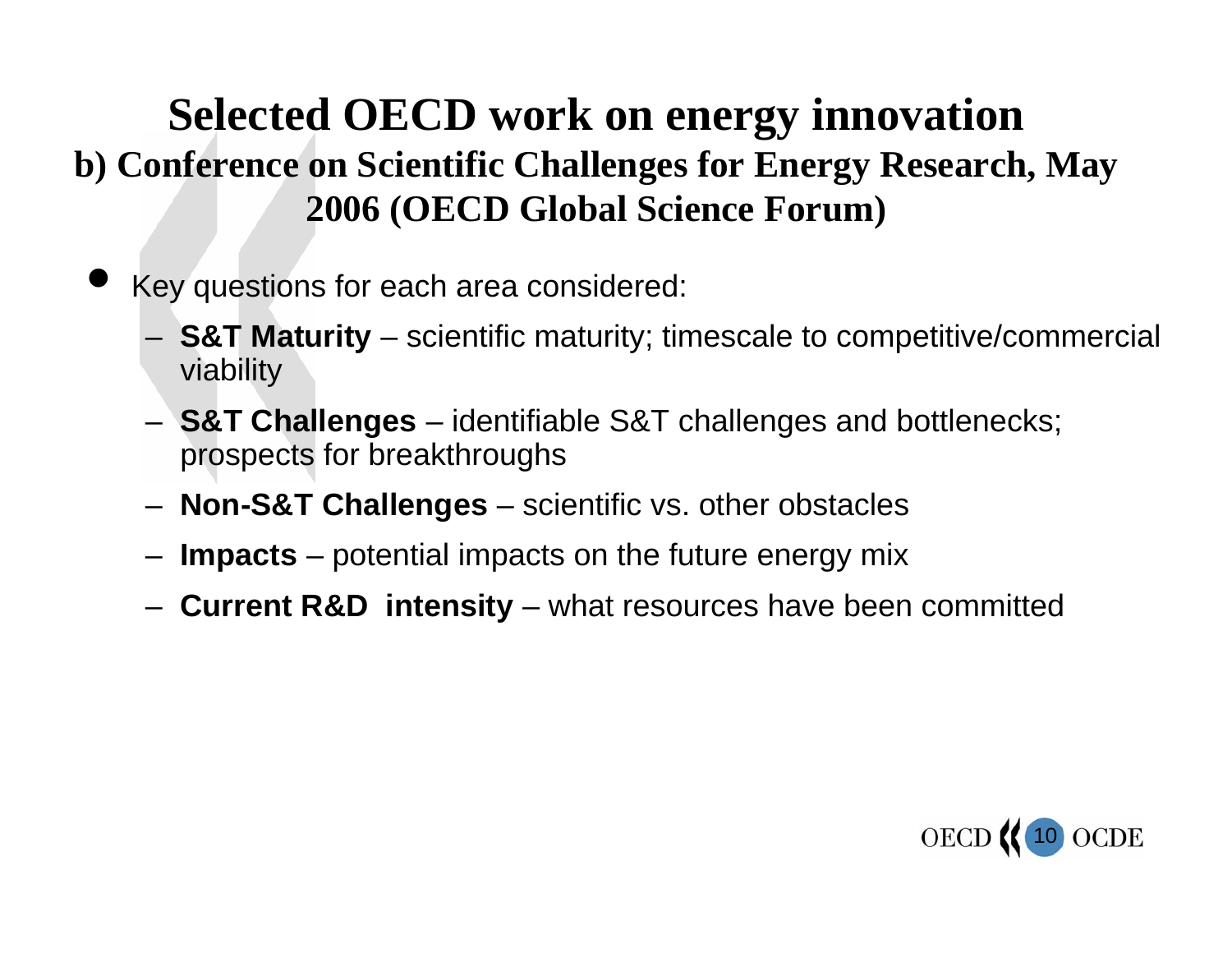### **Selected OECD work on energy innovation b) Conference on Scientific Challenges for Energy Research, May 2006 (OECD Global Science Forum)**

- Preliminary findings (1):
	- –Demand for energy will double by mid-century, triple by 2100. Much of existing infrastructure will have to be renewed/replaced.
	- – S&T-driven efficiency gains *(not examined at GSF conference)* are important and should be pursued.
	- –Existing (fossil carbon-dominated) energy system is massive and deeply entrenched. When challenged, it will "fight back".
	- There are large reserves of fossil fuels, with wide geographical distribution. S&T can contribute to their efficient extraction and utilisation. But "peak easy oil" may be upon us already.
	- –For new S&T-based solutions, there is great potential in all areas. There are no fundamental insurmountable natural obstacles, but no universal quick solutions either.

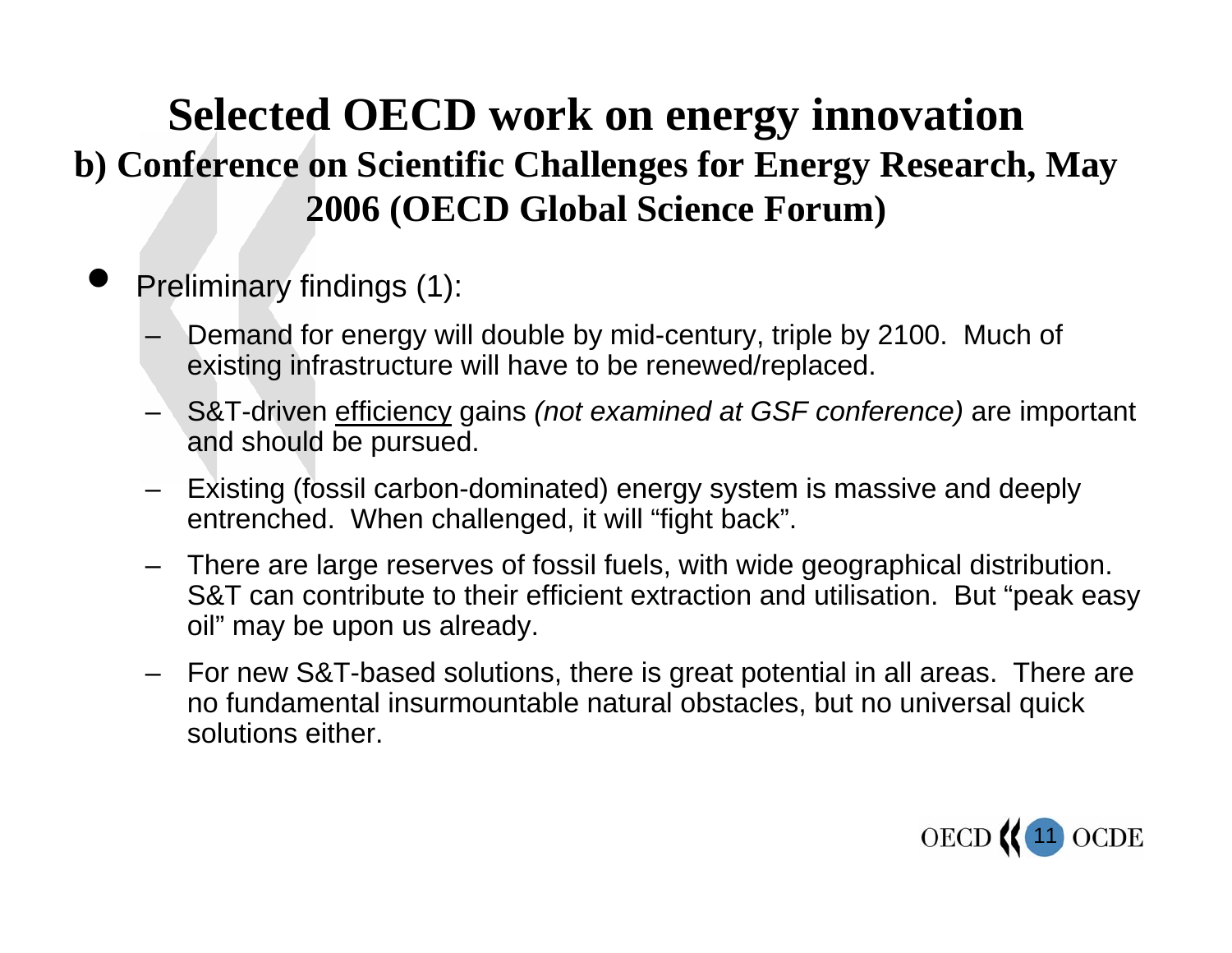#### Public R&D Budgets, OECD Countries, 2004

243 Billion USD (2000 constant)



Source: OECD

Notes:

- Italy and Mexic o (2001), N ew Zealand (1999).

- Excludes European Commission, Hungary, Luxembourg and Turkey..

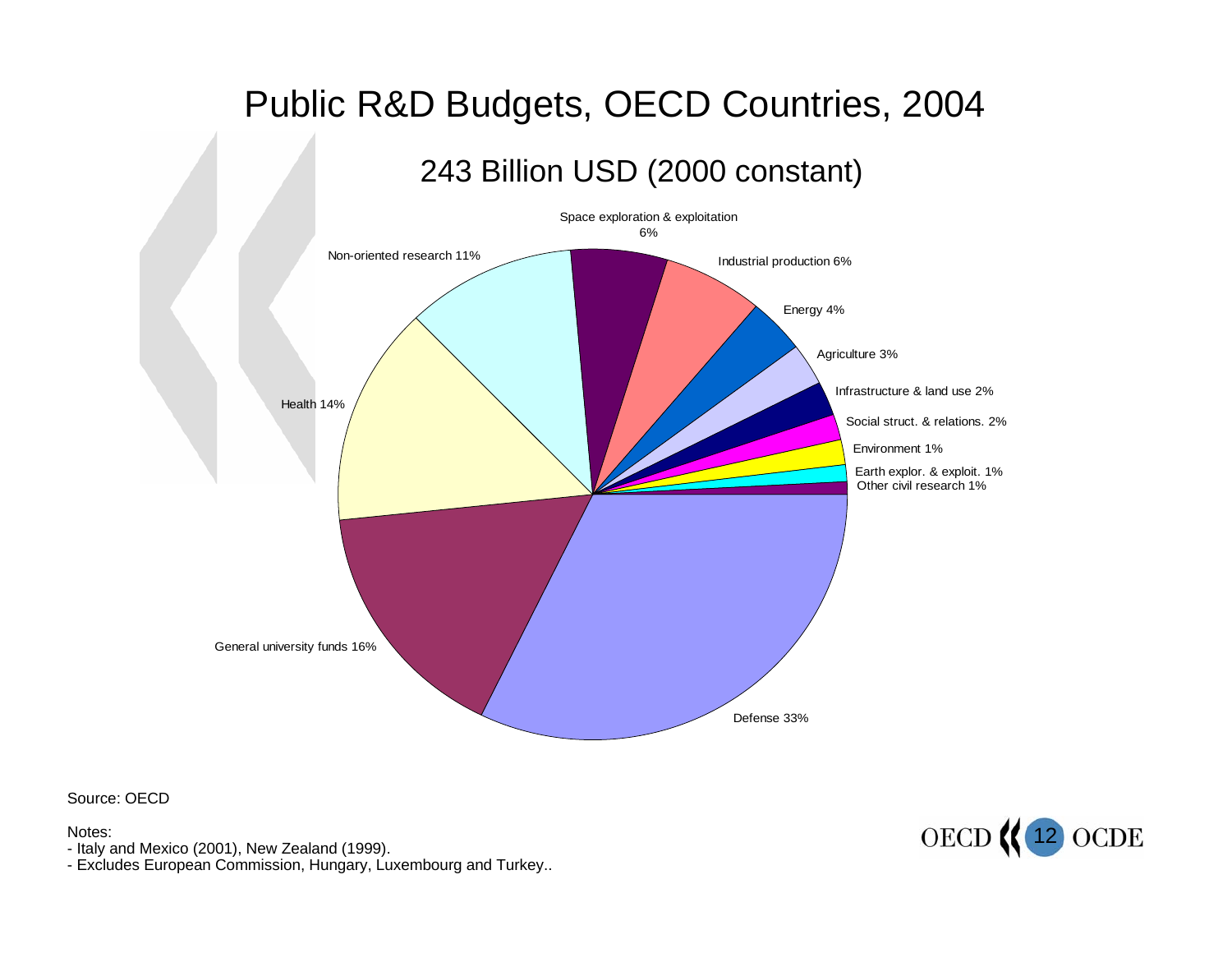### **Selected OECD work on energy innovation b) Conference on Scientific Challenges for Energy Research, May 2006 (OECD Global Science Forum)**

- Preliminary findings (2):
	- – S&T tasks are widely distributed along the continuum from basic research, to development/demonstration/integration, to product.
	- –There is a corresponding division of tasks between public and private funding and research.
	- – In some areas (e.g., nuclear, carbon capture and storage) implementation requires large investments and long financial timeframes.
	- –Energy R&D funding levels are relatively low. *Given the importance of the issues for society, and given the promise of science, should funding be higher?*
- <sup>Q</sup> Preliminary conclusion: There is a need for more/better harmonis ation of R&D policy with overall national and international priorities and goals in the energy domain.

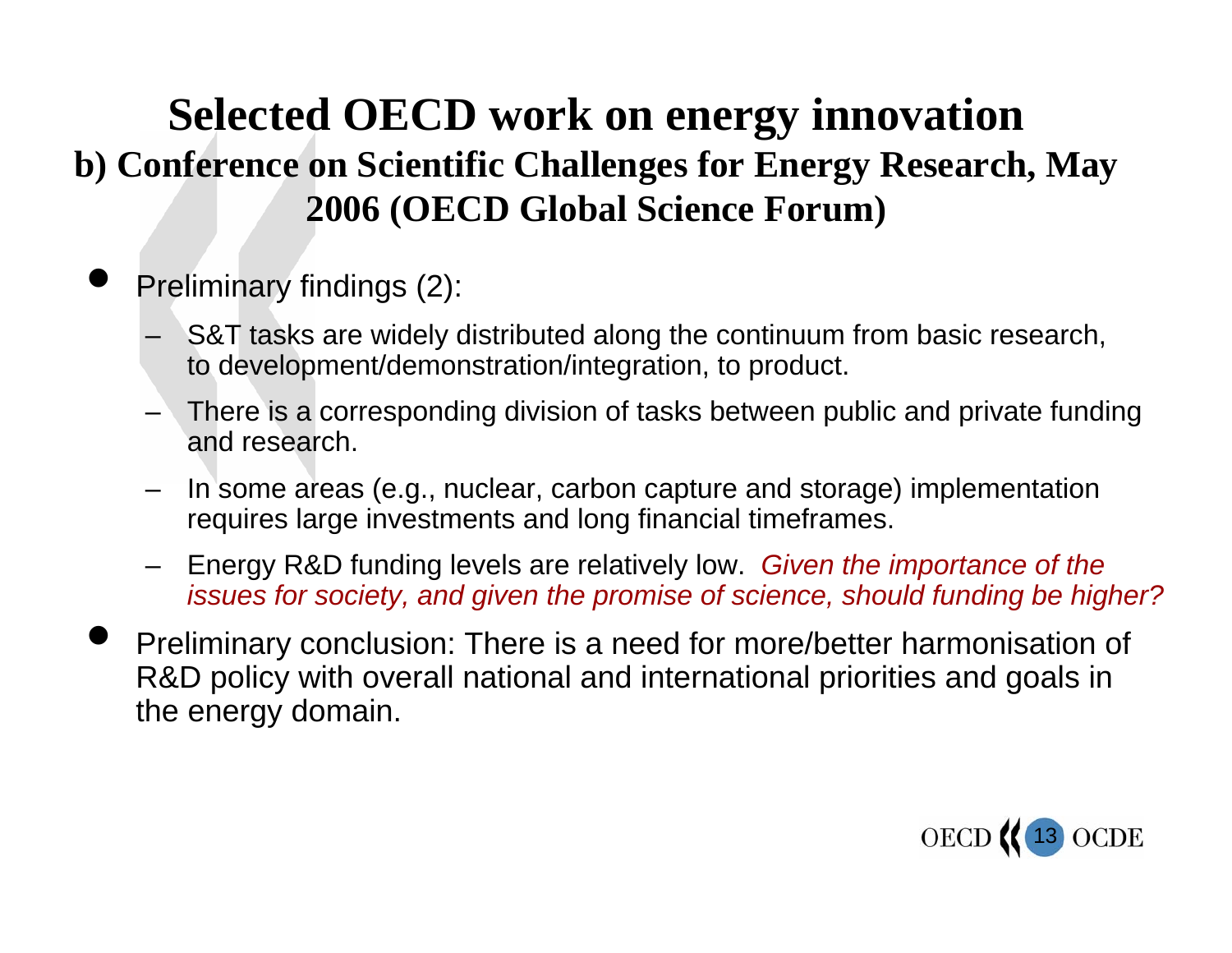## **Overall trends in science and innovation**

- Growing public budgets in several OECD countries.
- Some pick-up in private spending, as economic conditions improve.
- Research and innovation rising on the political agenda (also outside the OECD area) partly linked to globalis ation.
- **Several low-income countries are becoming more involved in science and** innovation: some are aiming to "leapfrog" – a challenge for OECD countries to stay ahead
- Wide range of policy initiatives to strengthen scientific research, foster private investment, and link science and industry, such as:
	- 1. Reforms to public research
	- 2. Growing use of public-private partnerships
	- 3. Reforms to public support for private R&D

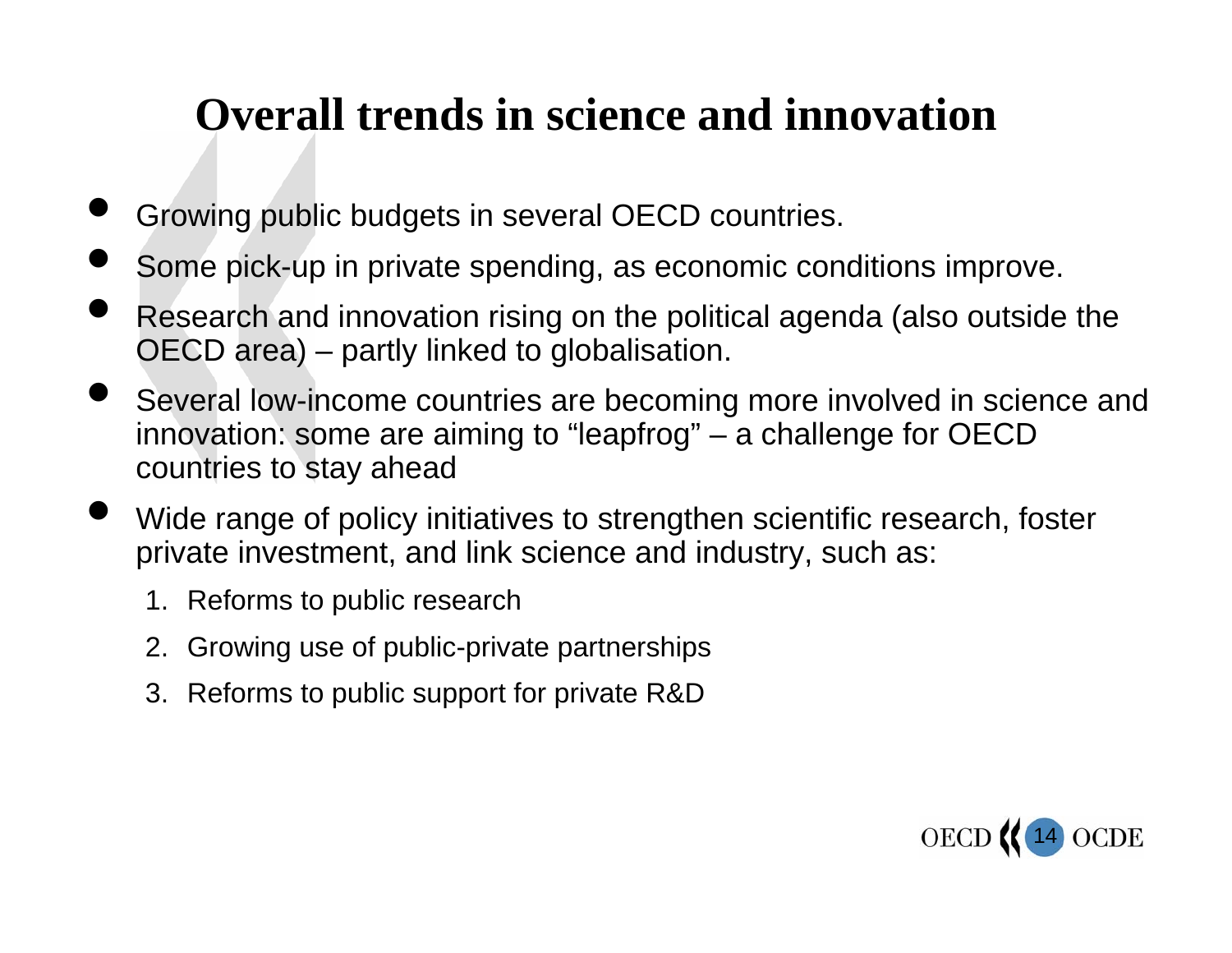## **1. Policies towards Public Research (universities and public research organisations)**

#### ¾INSTITUTIONAL CHANGES TO IMP ROVE POLICY COHERENCE

- $\bullet$ New organisations in several countries to improve and professionalize funding mechanisms, strategies, growing inter-ministerial co-operation
- •Emphasis on evaluation to improve policy delivery

#### ¾STRENGTHENING PUBLIC RESEARCH

- •Reforming governance of public research remains important (e.g. university reforms and reforms to public research institutions) – focus on autonomy, performance contracts, privatisation
- •Ensure best research is funded – focus on excellence, relevance and achieving critical mass
- $\bullet$ Efforts to improve the balance between competitive and institutional (block) funding: too much competitive funding may lead to a short-term focus (e.g. in New Zealand)
- $\bullet$ Focus on infrastructure for science and research – concerns about the sustainability of investments, international co-operation to share (growing) costs of research

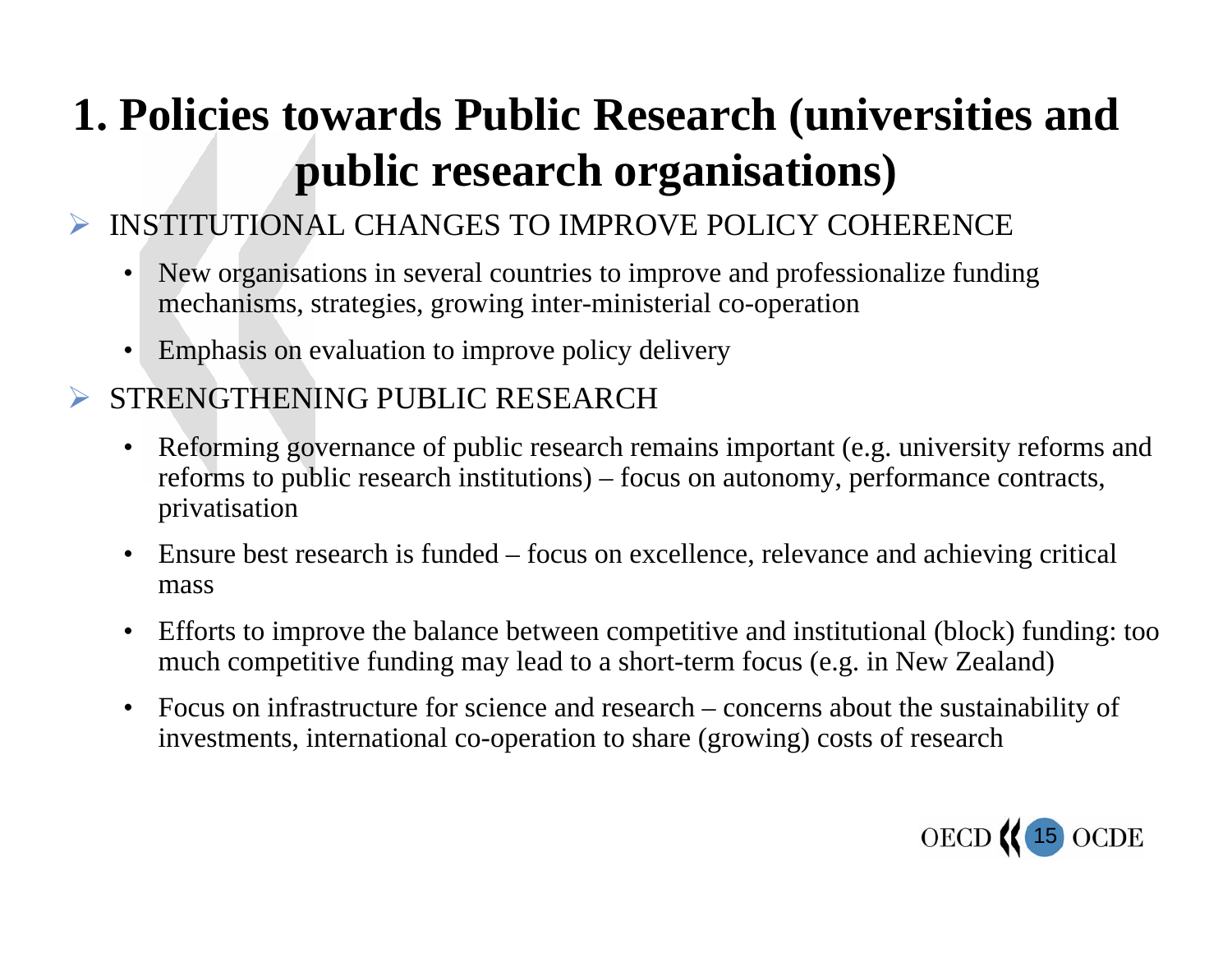## **2. Public-private partnerships (1)**

- Public-private partnerships in research and innovation are expanding because:
	- •They can provide effective platforms for pre-competitive R&D in areas where innovation is rooted in science
	- •• PPPs can help build innovative networks in new multidisciplinary research fields (*e.g.* nanotechnology, genomics)
- But also because they can contribute to other objectives:
	- They can increase the impact of public R&D funding on business R&D and business behaviour (e.g. changes in the type or orientation of research)
	- They can help create new avenues f or commercial spill-overs from public research
	- They can help link small and medium-sized firms to scientific research
	- They can increase synergies between regional innovation systems

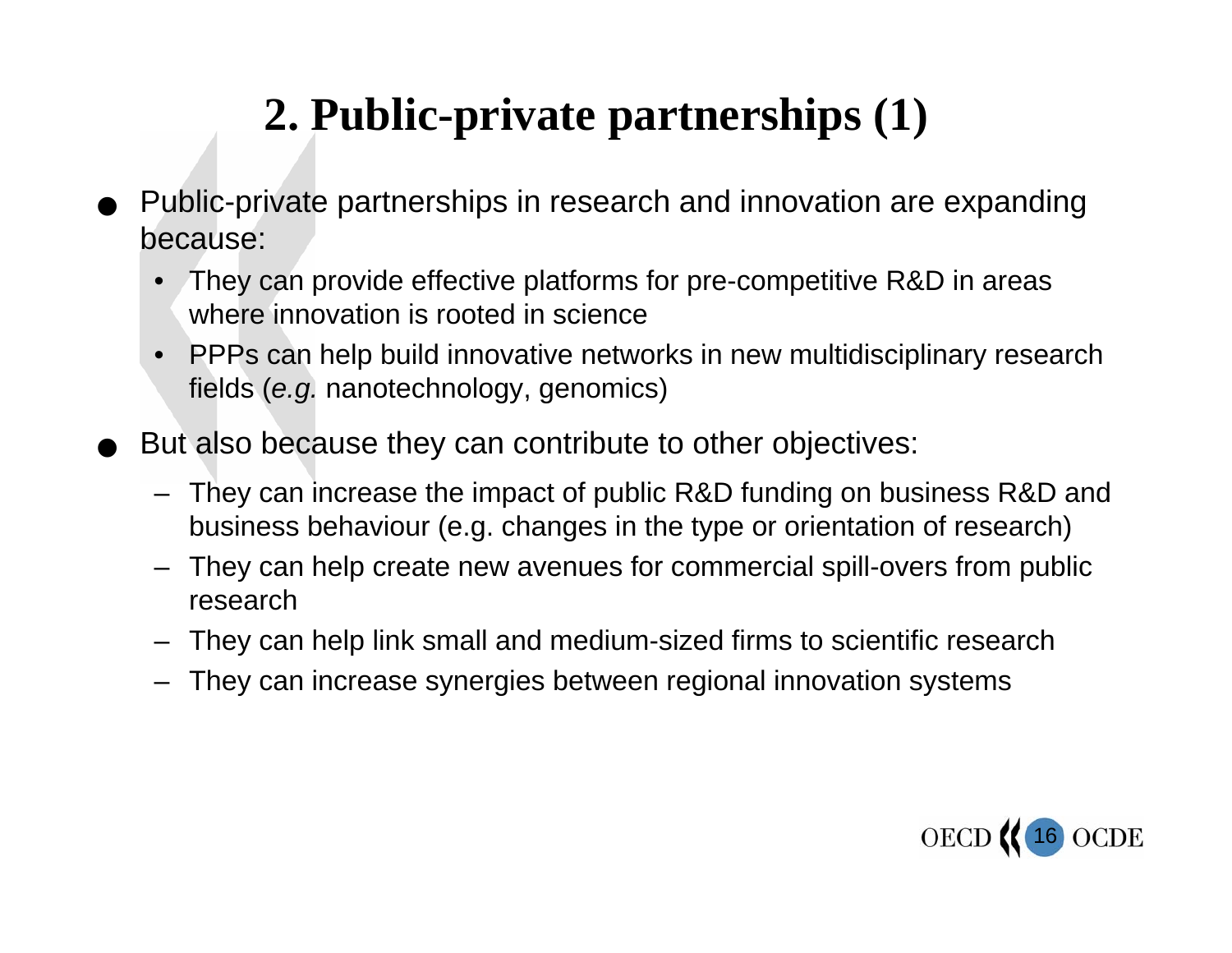## **2. Factors for successful public-private partnerships**

- Long-term commitment from both government and industry, based on a shared vision
- Achieve critical mass but also deep reach within the National Innovation System (e.g. complement large PPPs with support to smaller research teams).
- Build on existing networks but do not neglect areas where potential actors are still dispersed (e.g. in multidisciplinary research) and/or inexperienced.
- <sup>Q</sup> Implement efficient/competitive selection and steering/financing mechanisms that ensure a sustainable balance between public and private interests
- Other areas that require attention:
	- Organisation and management of such projects.
	- Evaluation of such efforts the key to learning and improvements in policy.
- Moreover, fostering links also requires finding a balance between different aims of public policy with regards to scientific institutions, e.g. in carrying out longterm scientific research and being relevant to commercial businesses.

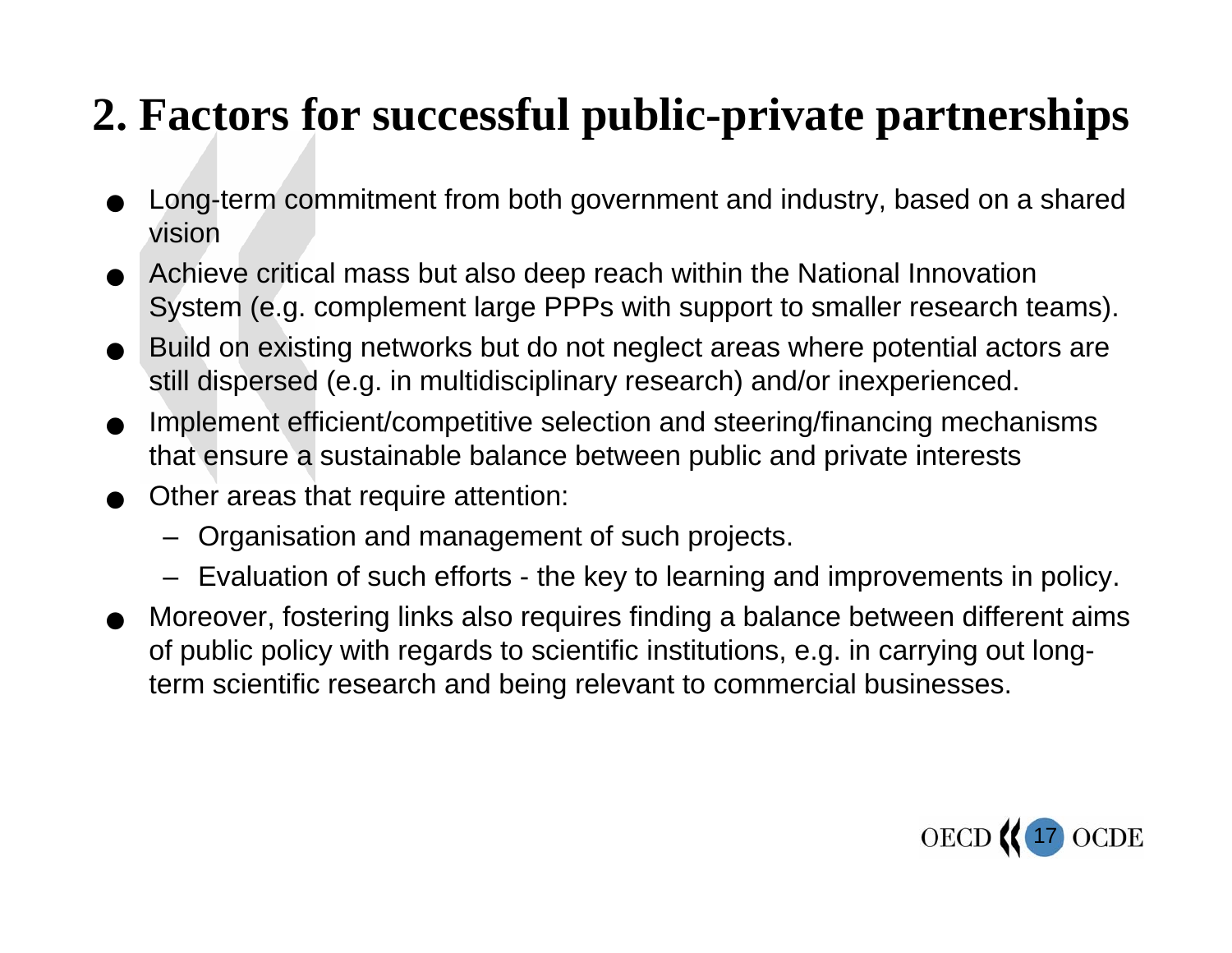## **3. Fostering business innovation**

#### ¾SUPPORT FOR BUSINESS R&D AND INNOVATION

- •Some streamlining and consolidation of innovation support measures
- •Growing focus on competitive-based and merit based competitive funding
- •A search for "smart" support for business R&D
- •Growing focus on innovation instead of R&D, greater attention for services
- •R&D tax credits in search of more efficiency; new R&D tax credits for labour charges
- $\bullet$ Focus on leveraging government procurement policies to foster innovation and develop lead markets – the lack of lead markets is considered a particular problem for Europe.
- •A growing importance of regions in research and innovation – and a growing interest in clusters and policies that can support clusters

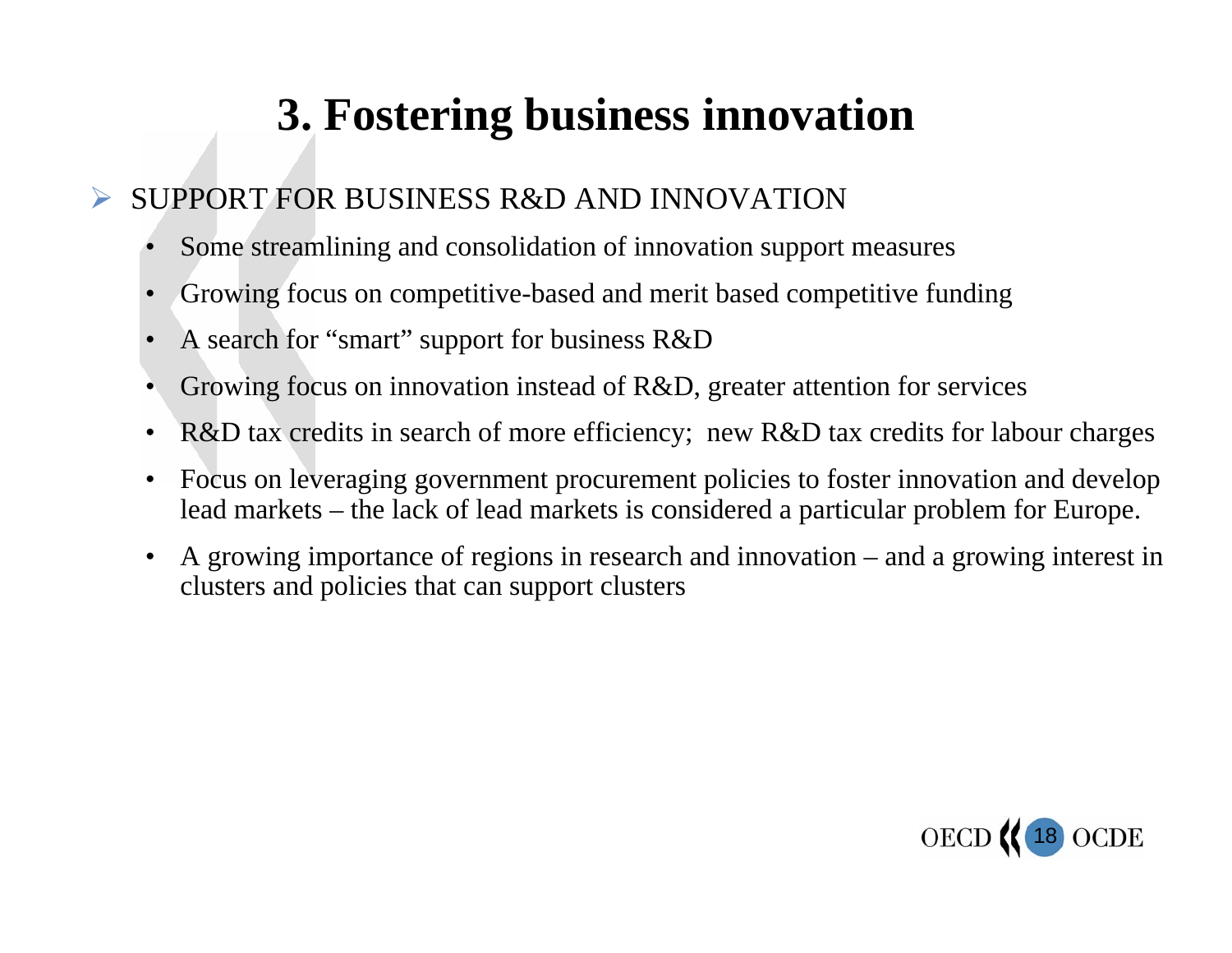## **Conclusions**

- <sup>Q</sup> OECD work on science and innovation indicates that the outcomes of research depend on the broader environment for innovation, ranging from scientific institutions to commercialisation and the necessary business conditions for innovation. Good research is not enough.
- A range of reforms to research policies can improve the effectiveness of funding, e.g. the use of public-private partnerships, reforms to public research organisations, etc.
- The focus of research and innovation policies is still primarily on technological innovation - not on commercialisation or the development of services.
- Decisions on where to focus research funding are not yet always well informed: many OECD countries still lack adequate mechanisms to help identify future needs and set priorities.
- International co-operation in research remains a problem  $-$  addressing global challenges, such as climate change, could benefit from a coordinated research effort – within Europe, much duplication of effort remains.